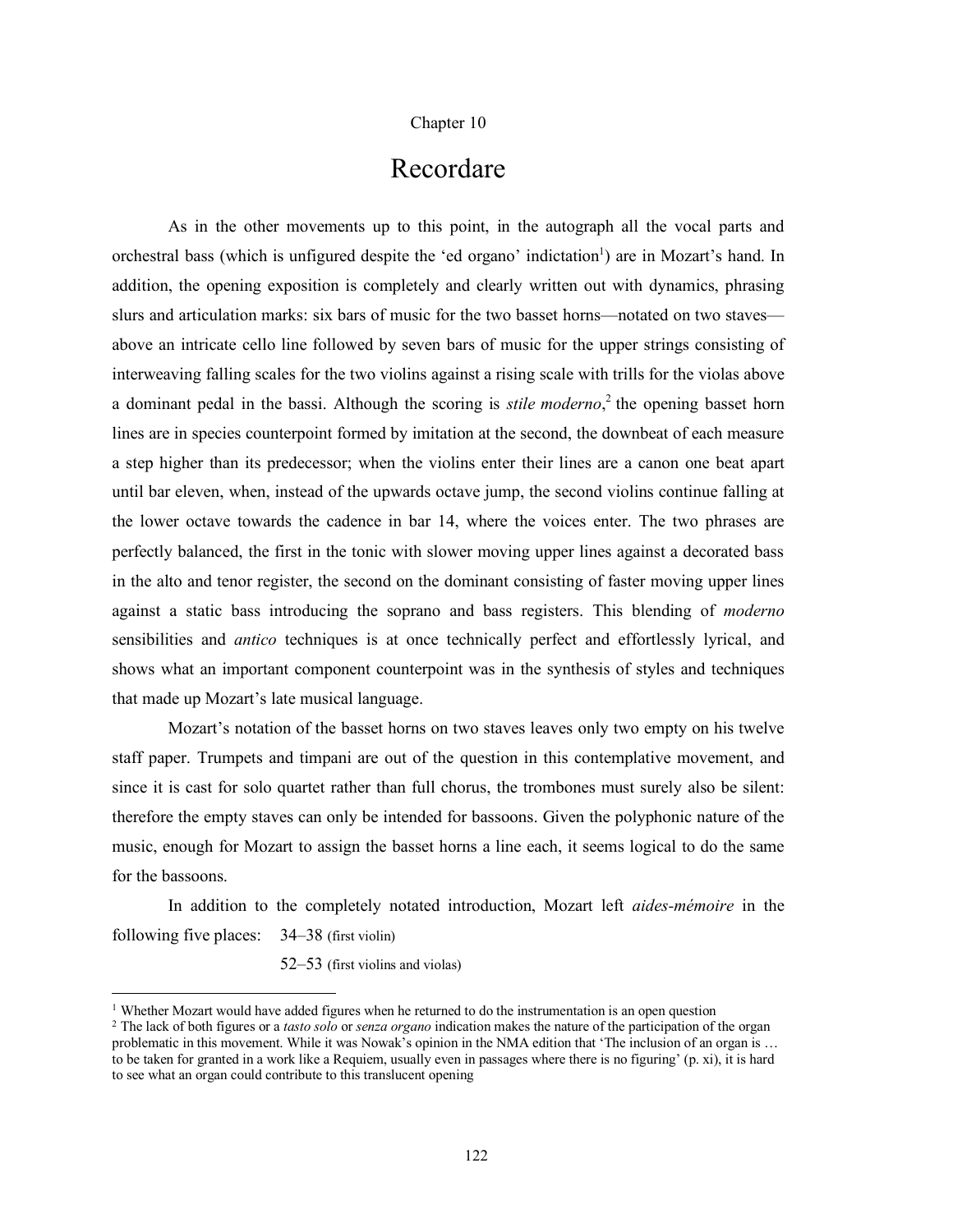68–79 (first violin) 109–10 (violins) 126–30 (first violins) 126–29 (second violin and viola).

After such a sublime opening, one can easily imagine the trepidation with which both Eybler and Süssmayr approached completing the instrumentation of this movement. Sadly, whether for reasons of time or because he found the task too daunting, Eybler again provided no wind parts. We have no way of knowing if he worked sequentially, from movement to movement, or as inspiration struck him, therefore we don't know if he moved on to the *Confutatis* because he found it a simpler task, intending to come back and add music for the basset horns in the *Recordare* once he had had more time to think. Or perhaps the difficultly of completing this movement was a factor in his abandoning the project altogether, because clearly the basset horns have to participate after the introduction. While one can almost imagine a scenario in which Mozart might have chosen not to use the bassoons, one cannot imagine him limiting the participation of the basset horns to only seven bars.

Nor was the completion of the string writing a simple matter. Essentially, it had been possible to complete credible string parts for the *Tuba mirum* with somewhat standard accompaniment patterns. Mozart had been extremely helpful with his *aides-mémoire* in the *Dies irae* and *Rex tremendae,* so that little actual composition had been necessary, mostly only 'recycling'. But the deceptively simple, yet intricately contrapuntal nature of bars 7–14 proved extremely difficult to emulate, and ultimately proved to be out of the reach of both Eybler and Süssmayr.

Eybler's string writing is simple and direct, and while he avoids the temptation to overelaborate, his version is not immune the criticism that it overuses movement in thirds between viola and cello. It is of course the case that Mozart himself did so on occasion (for example in bar 13), but it is wise not to do so for too extended a period, as Eybler does in passages like bar 14, bars 16–18, 20–21 and 23–24 in the first phrase alone. Having said that, this same passage is mitigated by the clever crossing of parts (bar 21) and the re-use of Mozart's trill (bars 21 and 23), which shows considerable skill. He also finds an ingenious way to re-use Mozart's viola part from bars 7–8 in bars 34–35 (cf. 68–69), but lapses back to strings of thirds in bars 46–50. His second violin countermelody in this passage (bars 46–49) is worthy of Mozart himself, though it is not immune to the observation that it makes a parallel octave with the solo soprano in bars 46, 47, and 48: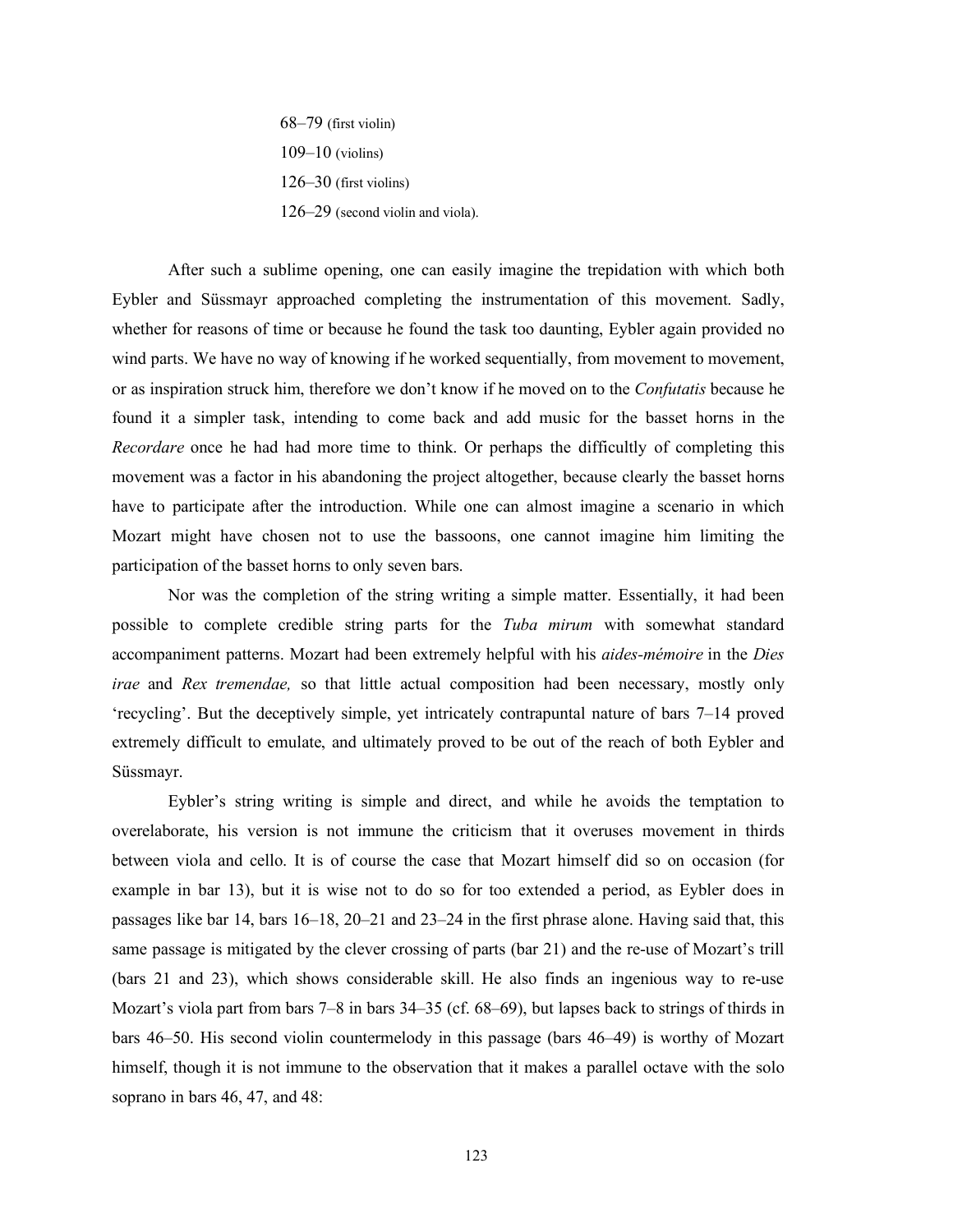

The present edition uses a countermelody derived from Eybler's an octave higher.

However, when Eybler changed Mozart's crotchet F in bar 14 to a dotted minim so he could fashion a string accompaniment for the alto and bass soloists, he made his first misstep. Surely the crotchet in both violin and viola parts implies that they stop playing here? While it is, of course, possible that Mozart simply put the crotchets there as 'place holders' until he returned to complete the instrumentation, faced with the empty staves in front of them, neither Eybler or Süssmayr realised that if the strings do indeed stop playing, Mozart's opening can be re-used, the second basset horn supporting the alto and the first the bass soloist an octave higher.<sup>3</sup>

Eybler also changed Mozart's crotchet in bar 38 into the first of a group of quavers, with the deleterious effect of making the change from major to minor rather abruptly and awkwardly on the second quaver of the bar (Eybler's are the small notes):



\* re-uses Mozart's viola part of b.13 (except for passing 7th on last quaver)

<sup>&</sup>lt;sup>3</sup> Levin's instrumentation boldly leaves the solo voices completely undoubled, accompanied only by Mozart's 'cello line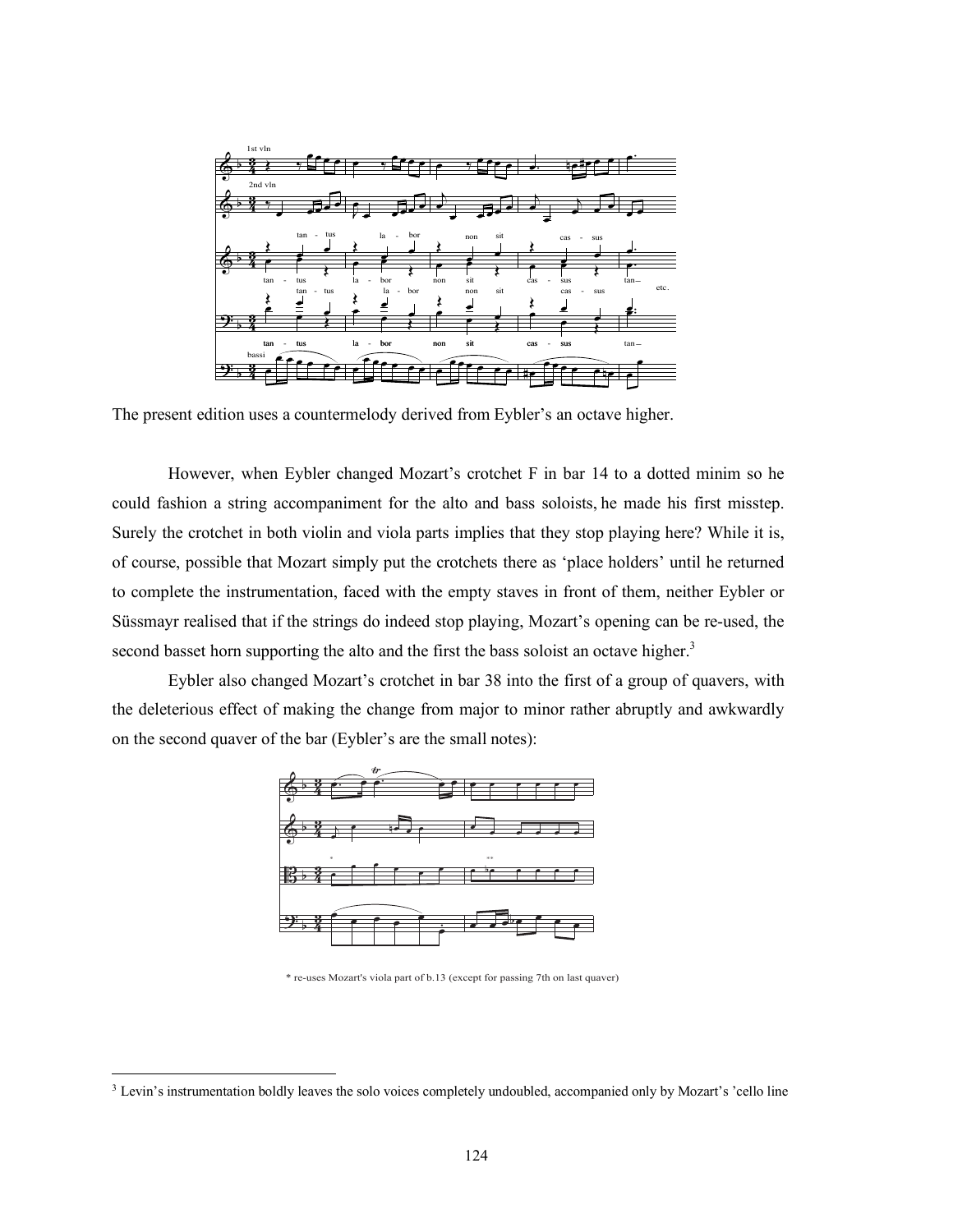His sudden introduction of semiquavers in bar 90–91, while it makes a pleasing enough sound, since it is a totally new idea, doesn't make sense in this context:



Neither did he see the opportunity, as Süssmayr did, to borrow Mozart's figuration from bar 109, adapted to F major, to introduce 'statuens in parte dextra' in bar 118, though his choice of imitation suggests why Mozart thought so highly of him:



Süssmayr tried harder to imitate Mozart's counterpoint, which may have been an admirable homage, but too often the attempt does not avoid the many potential pitfalls familiar to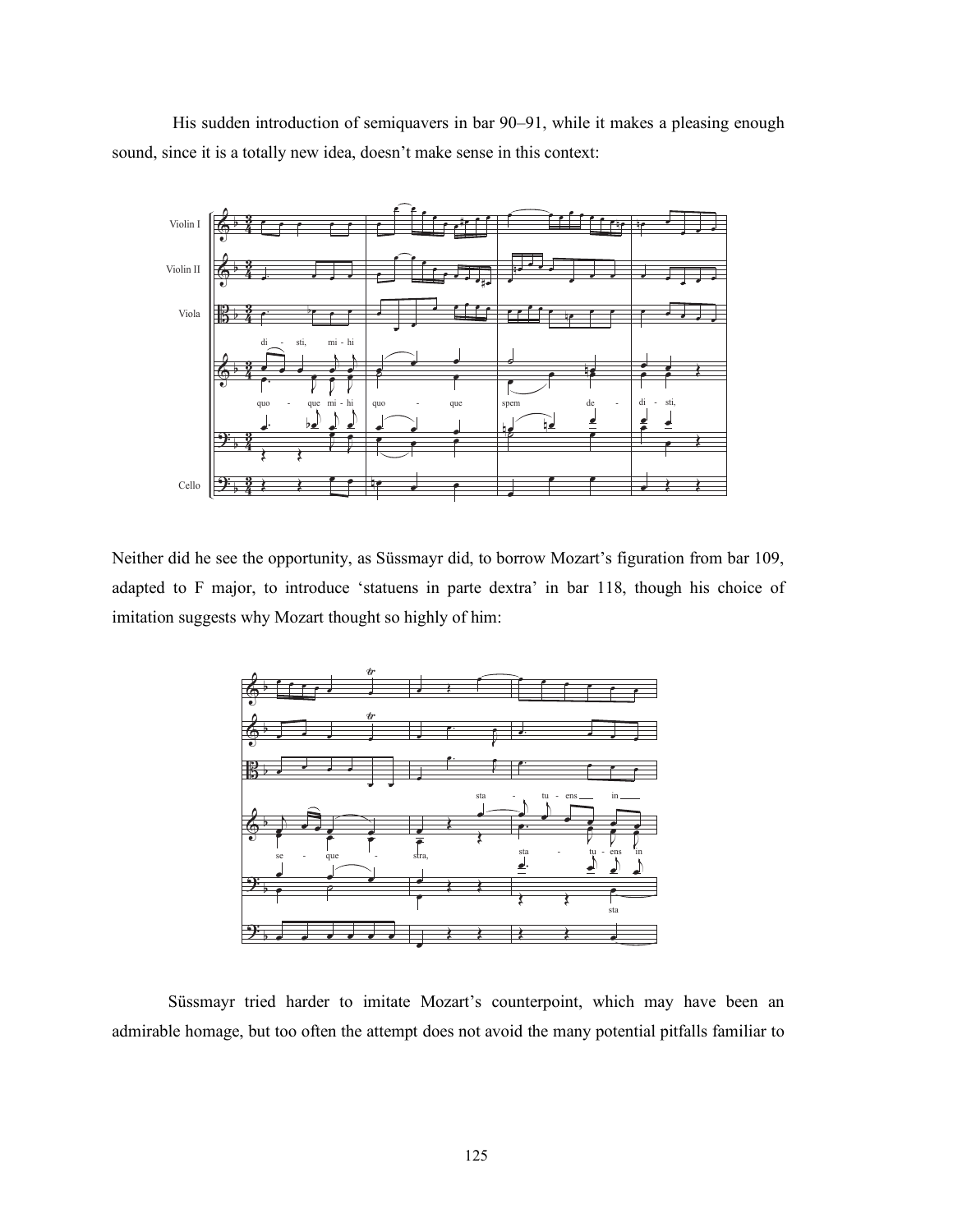students of counterpoint. After doubling the voices exactly for six bars,<sup>4</sup> the first passage of his own invention contains a parallel octave between first violin and viola in bar 21, a parallel unison between second violin and viola in bar 22 and a parallel octave between first violin and viola in 23—when (ironically!) a simple doubling of the voices (like the first phrase for the alto and bass) is all that is required in the violins. One can only wonder what he was thinking in bar 45, where his astonishing viola part (already edited out in the  $NMA<sup>5</sup>$ ) results in parallel fifths with his own decoration of the soprano line, a parallel octave over the bar line and another parallel octave on the first beat of the next bar!:



Like Eybler, his handling of the modulation to C minor in bar 38 is rather clumsy and he too ignores Mozart's crotchet, emulating Eybler by changing modality on the second quaver: 6 surely the repeated quavers should start in the second beat rather than changing from major to minor on a half beat? He also gets himself into a bit of a mess in bar 92, where his first violins' C ignores the solo soprano's D appoggiatura, and his viola part makes a parallel octave with its resolution. However, Mozart's C major arpeggio figure in bar 109 that links the cadence at 'cremer igne' to the new 'inter oves' section is cleverly re-worked in F major to link the cadence on 'et ab haedis me sequestra' into the final phrase 'statuens in parte dextra'. It would have been even stronger if he had also doubled it an octave lower in the second violins, as Mozart did in bar 109, and since his second violin was already on the right note, one wonders why he didn't see it.

While Süssmayr at least attempted music for the basset horns and bassoons, with one notable exception, he does not always distinguish himself. As elsewhere, his default setting is automatic (but occasionally confusingly inconsistent) voice doubling which robs both timbres of independence. His use of the bassoons is much more inconsistent than his basset horn writing: a good example is bars 46-9, where his basset horns follow the soprano and alto soloists, but the bassoons move from vocal doubling to following the cellos and his new second violin line, the kind of confusion about the role of the instrument that can be seen throughout his instrumentation:

 <sup>4</sup> in order to do so, like Eybler, he changed Mozart's crotchet

 $<sup>5</sup>$  as is his erroneous B flat in the second violins in bar 73</sup>

<sup>6</sup> this is not the obvious way to handle this passage, which raises the interesting possibility that he was copying Eybler and making changes as he went along.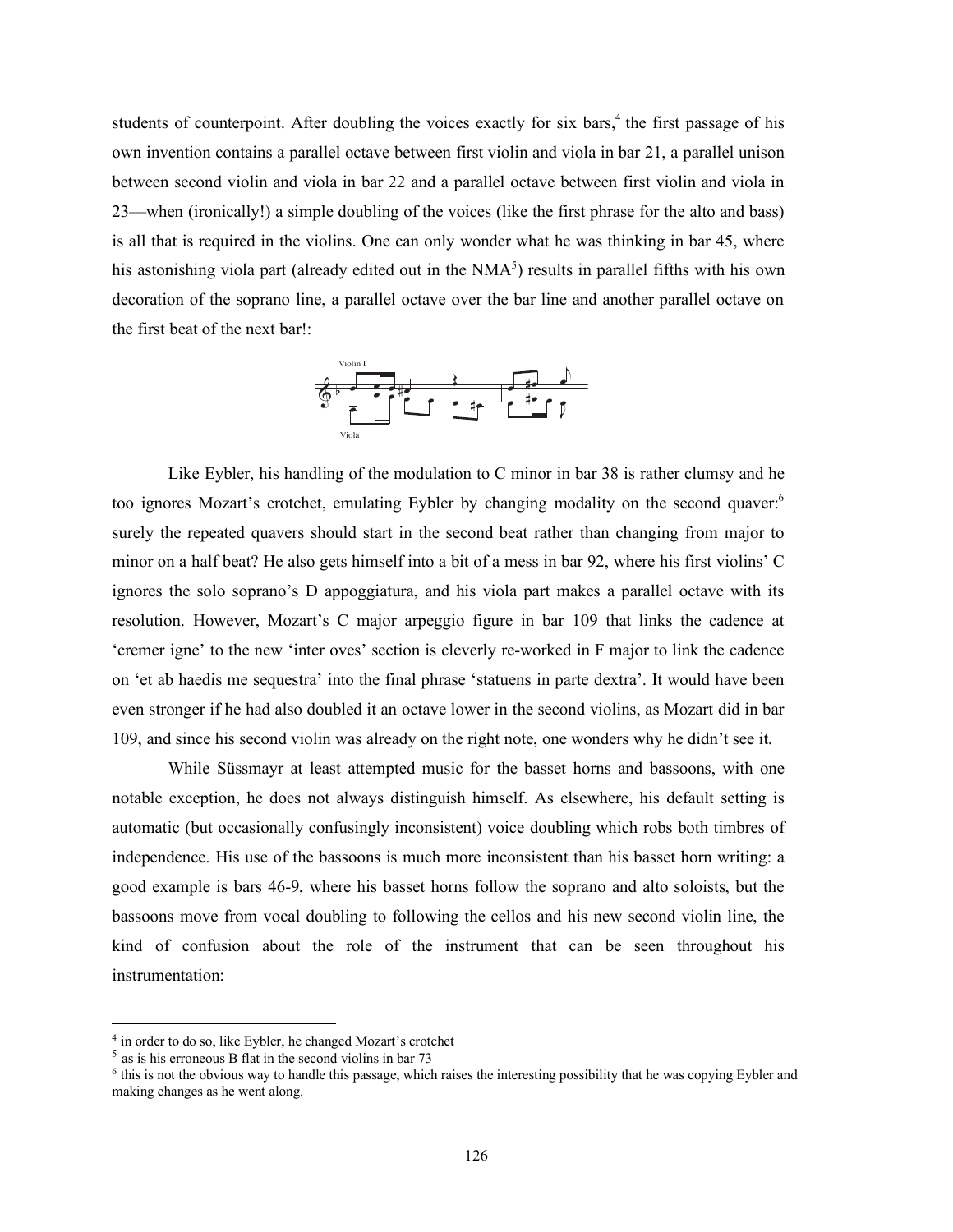

Note also in this passage the parallel octave between the violas and first violins in the first bar of the example, the hidden octaves on the first beat of each following bar, the parallel fourths between second violin and viola in every bar of the example, and how the second basset horn has a minim on the second note rather than the crotchet-crotchet rest of the alto soloist, resulting in a doubled third on the last beat of each bar, carefully avoided by Mozart in the vocal parts. The resulting texture is indicative of much of Süssmayr's work in this movement: one can applaud the application, but not the result. Passages like this cannot stand.

Süssmayr's winds double Mozart's linking strings in bar 52–53, obscuring one of Mozart's *aides-mémoire*, he doubles the higher chords in the 'ingemisco' section from 72–81, unfortunately copying the singers' repeated crotchets rather than using sustained notes, or, even better, just highlighting the chromatic chord on the stressed syllable of 'in ge-MI-sco'. He does, however, see the implication of Mozart's *forte* markings in bar 75ff to use the winds to point the modulations, but it would have been more effective if they did not immediately continue their automatic doubling of the singers on the next beat.

Süssmayr's moment of true genius comes at the recapitulation: having dropped the winds out at the text 'Qui Mariam absolvisti', where a new motif is introduced and thereby allowing the voices to be accompanied by just the strings,<sup>7</sup> in bar 93 he in turn writes rests for the strings, accompanying the alto and bass soloists with *just the two basset horns*. How frustrating it is that

 <sup>7</sup> although there is no need for the strings to double the two quaver anacruses each time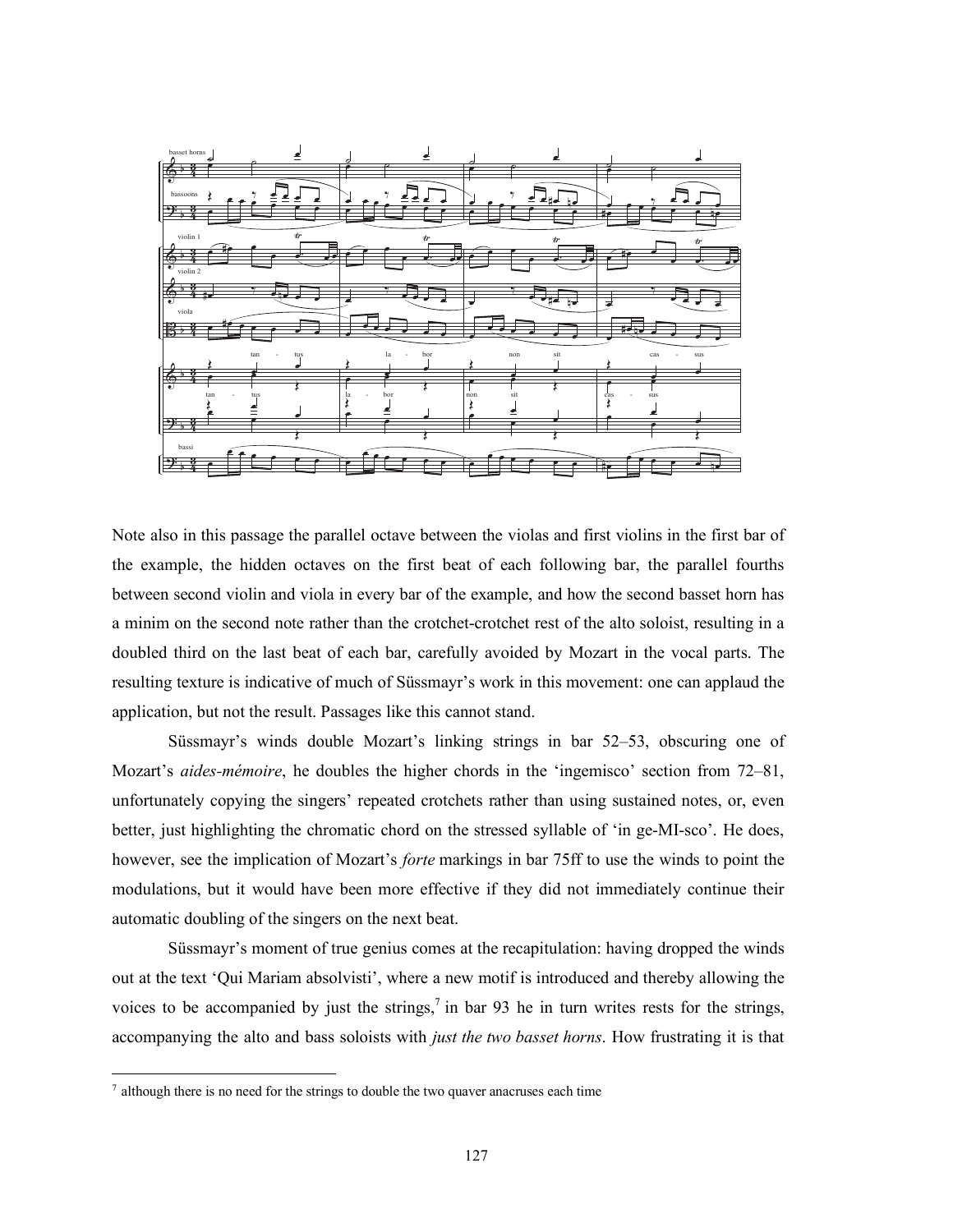he didn't see the logical extension that this is how the opening phrase too should be orchestrated. Surely that is the implication of Mozart's crotchets in bar 14? It is almost as if he didn't pay attention to what he had written before.<sup>8</sup> Was he simply working too fast? Or is it too fanciful to wonder if the kind of brilliant stroke that bar 93 represents is an echo of the conversations with Mozart that he is supposed to have had? Süssmayr's bewildering blend of flashes of inspiration and technical incompetence has been a well-worn path in the Requiem literature since the earliest days, and it is tempting to propose that, while she may have exaggerated them for the purpose of maintaining that team finishing her husband's last work were merely following his instructions, Constanze did not entirely invent these conversations.<sup>9</sup>

It would seem then that Eybler's score, despite its superior string writing, is unsatisfactory because it omits the basset horns after Mozart's beautiful introduction (and the bassoons entirely), and Süssmayr fails what Richard Maunder calls 'the competency test' a few times too many for comfort. An appraisal of the contributions to the Requiem of both men up to this point has largely been concerned with matters of orchestration, of colour, balance and timbre; the few issues that have arisen about the actual pitches themselves have centered, for the most part, on interpretations of Mozart's figuring. With the *Recordare*, however, the focus shifts to a more difficult area: Mozart's flawless introduction has the unfortunate effect of shining a fairly harsh light on the deficiencies of both Eybler's and Süssmayr's work. While it is undoubtedly possible to reconstruct what could be called 'an early 1792 version' out of Eybler's string writing and Süssmayr's winds, the result would be unsatisfactory, but the modern editor-completer enters the arena with no less trepidation than Eybler and Süssmayr did. Indeed, following in their footsteps, one can only have compassion for them as one contemplates the empty staves.

Mozart took a great deal of care in his planning of the movement: only the opening *Requiem aeternam* has more details of orchestration,<sup>10</sup> and only the *Tuba mirum* has music for anything other than strings. At 130 bars, it is not only the longest movement in Mozart's

<sup>&</sup>lt;sup>8</sup> Bar 110 is another example of how two parallel passages are treated differently: why do the bassoons not support the bass soloist's re-introduction of the motif, here with the text 'inter oves locum praesta', that we heard in bar 26? Is this an oversight, or a poorly thought out choice?

<sup>9</sup> It is impossible assess the accuracy of Sophie Haibl's account of Mozart's last hours, that she found 'Sissmaier' by his bedside and that Mozart was explaining how the Requiem should be finished after his death [see *Wolff*, Doc. 10, p. 126], whether it is the result of her own fanciful imagination, or related as part of a carefully crafted campaign designed by Constanze. In her letter to Stadler, dated may 31<sup>st</sup> 1827, Constanze seems to have forgotten the contract that she and Eybler signed on December 21<sup>st</sup>, 1791: '[...] since he declined at once with fair words, he never laid hands on it' (see *Wolff,* Doc. 28, p. 170), so her recounting in the same letter that Süssmayr 'often had to sing through what [Mozart] had written' should be treated with some suspicion. So too should the famous 'Ey–there you go again, like a dying duck in a thunderstorm; you won't understand that for a long time.' *(ibid)* Whether these 'memories' are complete fabrications, intentional embellishments, or whether they simply grew in the re-telling will probably never be known. <sup>10</sup> See Chapter 5 for a discussion of the orchestration of the *Requiem aeternam*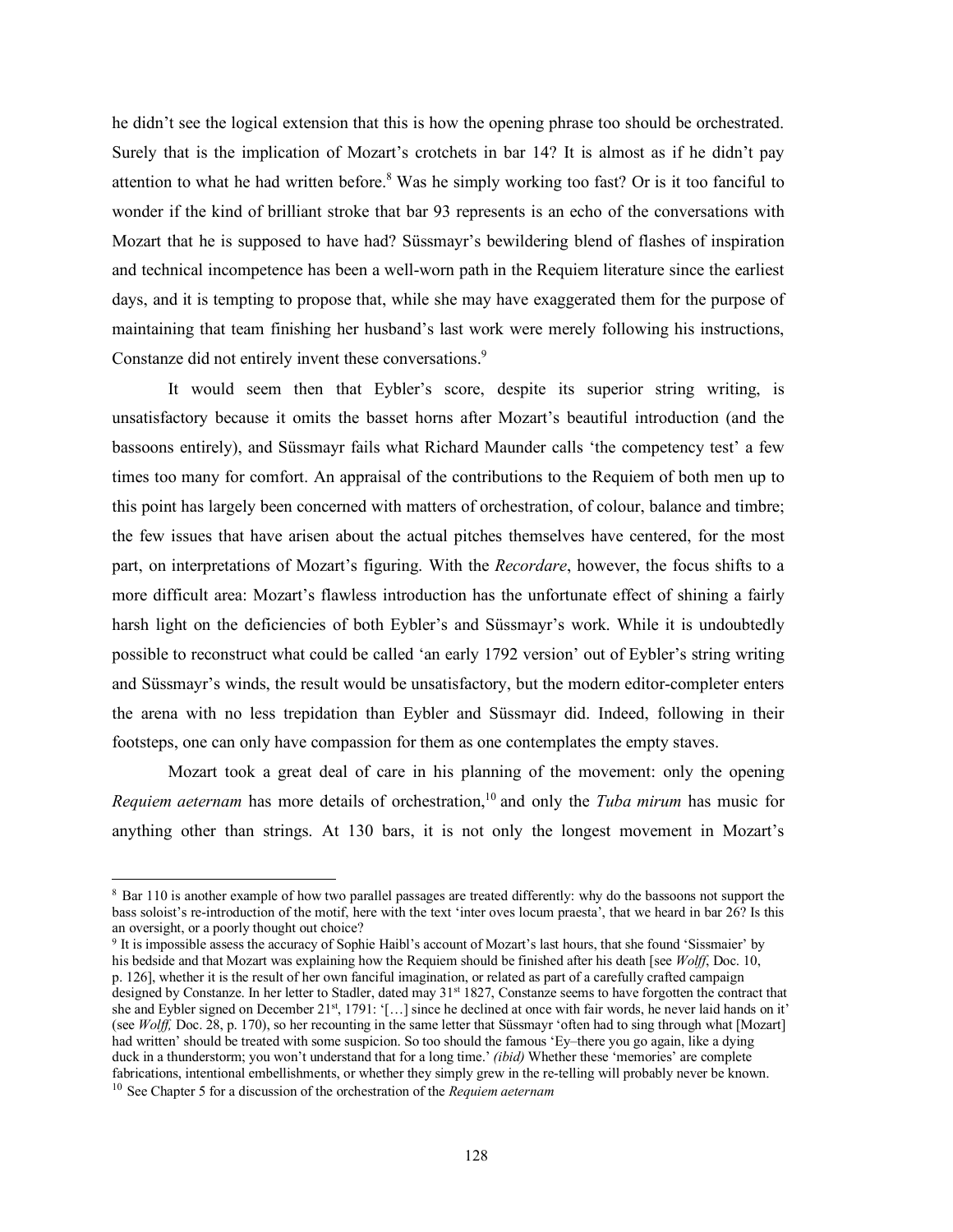autograph—the only one, after the first, with a long introduction before the voices  $\sin\theta$ <sup>11</sup>—it is also the only movement that shows to such a great extent the influence of sonata form. It has a double exposition, the first instrumental  $(1-13)$ , the second with the voices  $(14-26)$ ; a recapitulation that includes a key adjusted reprise (compare bars 26–34 with 110–118); and a middle section (34–92) that goes through many keys and introduces new material. It also shows the influence of Baroque ritornello form in that the introduction of new material in this middle section flanks an abbreviated version of the principal idea in the subdominant (bar 54–68), in a manner not unlike the alternation of ritornellos and episodes which often balance subdominant and dominant entries of the main ritornello theme.

Mozart's use of keys and voice pairings follows these formal structures, and, I believe, contains clues to how to complete the orchestration of the movement. For example, in the instrumental exposition the basset horns use the tonic, then the strings enter over a dominant pedal. This pairing of key and timbre is lost in the soloists' exposition if Mozart's clearly written crotchets in all three string parts on the down beat of bar 14 are ignored and the strings continue to play, as both Eybler and Süssmayr did. Both the structure of Mozart's carefully crafted introduction and his crotchets suggest that the strings should not play until the C major entry of the soprano and tenor in bar 20. Furthermore, this orchestration allows the bassoons, an instrument that hasn't yet been heard, to announce the next line of the text "ne me perdas illa die" and new section in bar 26. That Süssmayr saw this structural possibility is very much to his credit, but it is a shame that his bassoons merely copy the same rhythm of the bass soloist rather than entering on the down beat, and there is no need for both bassoons *unisono*: a single bassoon (the second, in the present edition) is enough in this *piano* context and transparent texture.

The exposition divided the soloists into alto/bass and soprano/tenor.<sup>12</sup> Perhaps we should not be surprised that the higher voices use the higher key, and often have the text which looks more towards heaven, whereas the lower voices refer more often to the darker emotions, a distinction used to such dramatic effect in the next movement, *Confutatis*, where the male voices sing of the 'flames of woe' while the sopranos and altos sing the supplication 'voca me cum benedictis'. While such gender stereotyping may not suit a more modern sensibility, such views of the sexes permeated the late eighteenth century world-view, and are the basis of much of the psychological underpinnings of the Requiem. It is therefore always the lowest voice that

 $11$  The only other movement that may have been intended to have an introduction of more than one or two bars is the *Benedictus*. See Chapter 16.

 $12$  Note how with the introduction of the new idea 'ne me perdas illa die' the pairing is still observed, the soprano and tenor responding to the bass melody in homophonic rhythm and thirds. Nor should we be surprised by the rhythmic imitation of the entries.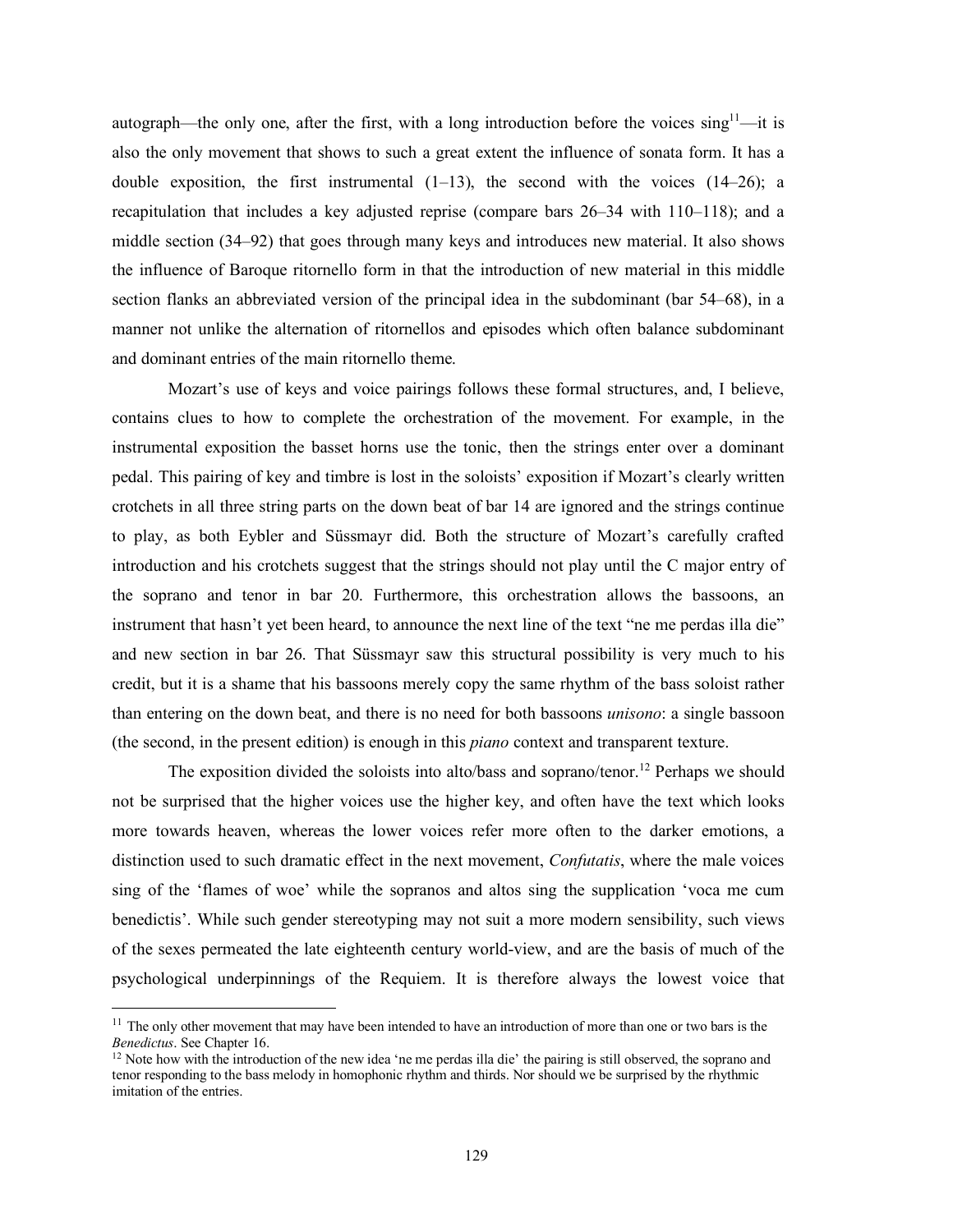introduces the music that is first heard with the text 'ne me perdas illa die' in bars 26, 60 and 110, which in turn introduces the minor mode.

In bar 38 the voice pairings change to bass/tenor and soprano/alto (38–45). In bar 54 the opening material returns, now in the subdominant and in the soprano/tenor pairing, which again saves the entrance of the lowest voice for the darker text 'ante diem rationis'. For the introduction of the new material 'ingemisco tanquam reus' we have a new voice combination (and new accompaniment figure): all four parts in homophony: Mozart is telling us that the need to bewail one's sins is a communal one. The end of the middle section introduces a new motif and therefore new voice combinations, short solos then building down from the top, SA, SAT then finally SATB. The recapitulation is different only in the insertion of five bars to the text 'ne perenni cremer igne', again in a four-part homophonic setting because the need to be 'rescued from the fire' is universal. In other words, the form of the music flows directly from its function, as related to the text. It seems clear that changes in the way instruments are used should follow closely these structural outlines.

The change of key and accompaniment figure to repeated quavers are sufficient change of texture in bar 38 "Quaerens me"<sup>13</sup>; the added wind support for the modulation to D minor in bar 42 is a very Mozartian usage; while Süssmayr saw the need for the winds to enter during the ravishing quartet in bars 46–52, it is much more effective if his basset horn lines are smoothed out into a series of falling 2–3 suspensions in an inversion of their opening gesture. The bassoons (who, as noted above, have the 'wrong' function in this passage in Süssmay<sup> $1<sup>4</sup>$ ) are best left out of</sup> this already busy texture, waiting until bar 51 to reinforce the cadence where all four solo voices sing homophonically. Süssmayr added an indication of *mf* to Mozart's *aides-mémoire* for the first violins and violas in bars 52-3: Eybler did not, and there would seem to be no good reason to do so. It has been removed in the present edition. In bar 60-8 the winds follow the model of bar 26- 33, point the modulations in bars 75-6 and 79-80, are very effective if they add their weight to the cadence in bar 91.

Mozart's lack of figuring in this movement sometimes led Eybler and Süssmayr astray: both added ninths to the chords on the downbeats of bars 85 and 87: <sup>15</sup> while they are expressive moments, they seem wrong for the words on which they occur, 'absolve' and 'listened to' in the sentence 'You, who absolved Mary and listened to the prayer of the robber, have given me hope': it is God's forgiveness that is being illustrated here, so less anguished harmonies would be better

<sup>&</sup>lt;sup>13</sup> The present edition restores Mozart's crotchet on the downbeat, starting the quavers and minor mode on the second beat

<sup>&</sup>lt;sup>14</sup> see musical example on p.127 above

<sup>&</sup>lt;sup>15</sup> Since this is an unusual choice, it would seem to reinforce the probability that Süssmayr borrowed the idea from Eybler